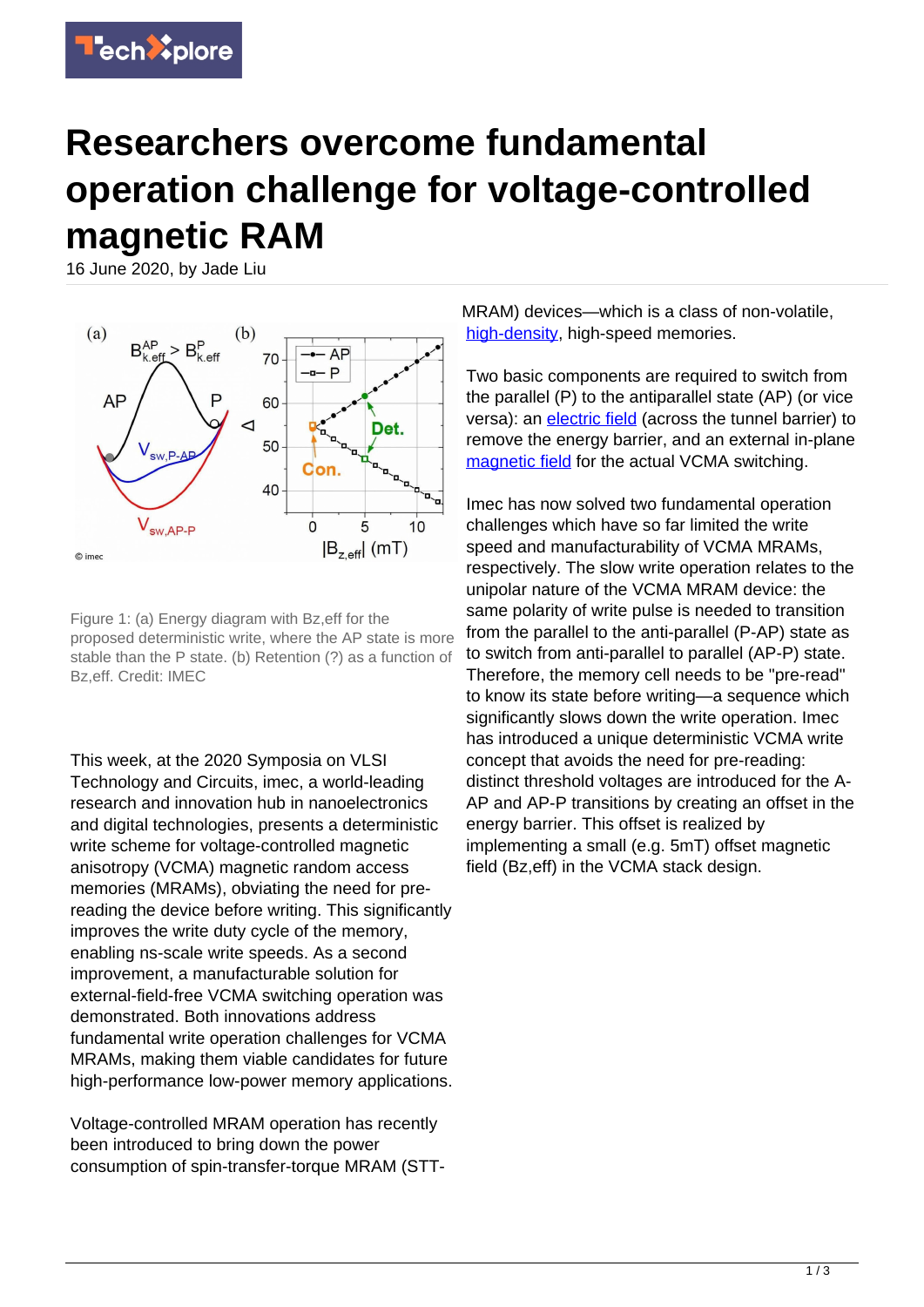



Figure 2: Figures of merit for the VCMA MRAM device. The graph shows distributions of the fundamental parameters for the baseline devices, with  $? = 54$ , VCMA coefficient =  $35.2fJ/Vm$  and TMR =  $246\%$  in median. Credit: IMEC

As a second improvement, imec embedded a magnetic hardmask on top of the magnetic tunnel junction. This eliminates the need for an external magnetic field during VCMA switching, improving the device's manufacturability without degrading its performance.

The devices were fabricated using imec's 300mm state-of-the-art technology infrastructure, proving their compatibility with CMOS technology. Reliable 1.1GHz (or ns-scale speed) external-magnetic-fieldfree VCMA switching was demonstrated with only 20fJ write energy. A high tunnel magnetoresistance of 246% and an endurance of more than  $10^{10}$  have been achieved.

Gouri Sankar Kar, program director at imec, says, "These improvements bring VCMA MRAM performance beyond STT-MRAM operation, making the devices ideal candidates for highperformance, low-power and high-density memory application—serving advanced computational needs or analog compute-in[-memory](https://techxplore.com/tags/memory/) applications."

 **More information:** Further information on imec can be found at [www.imec-int.com](http://www.imec-int.com)

Provided by IMEC